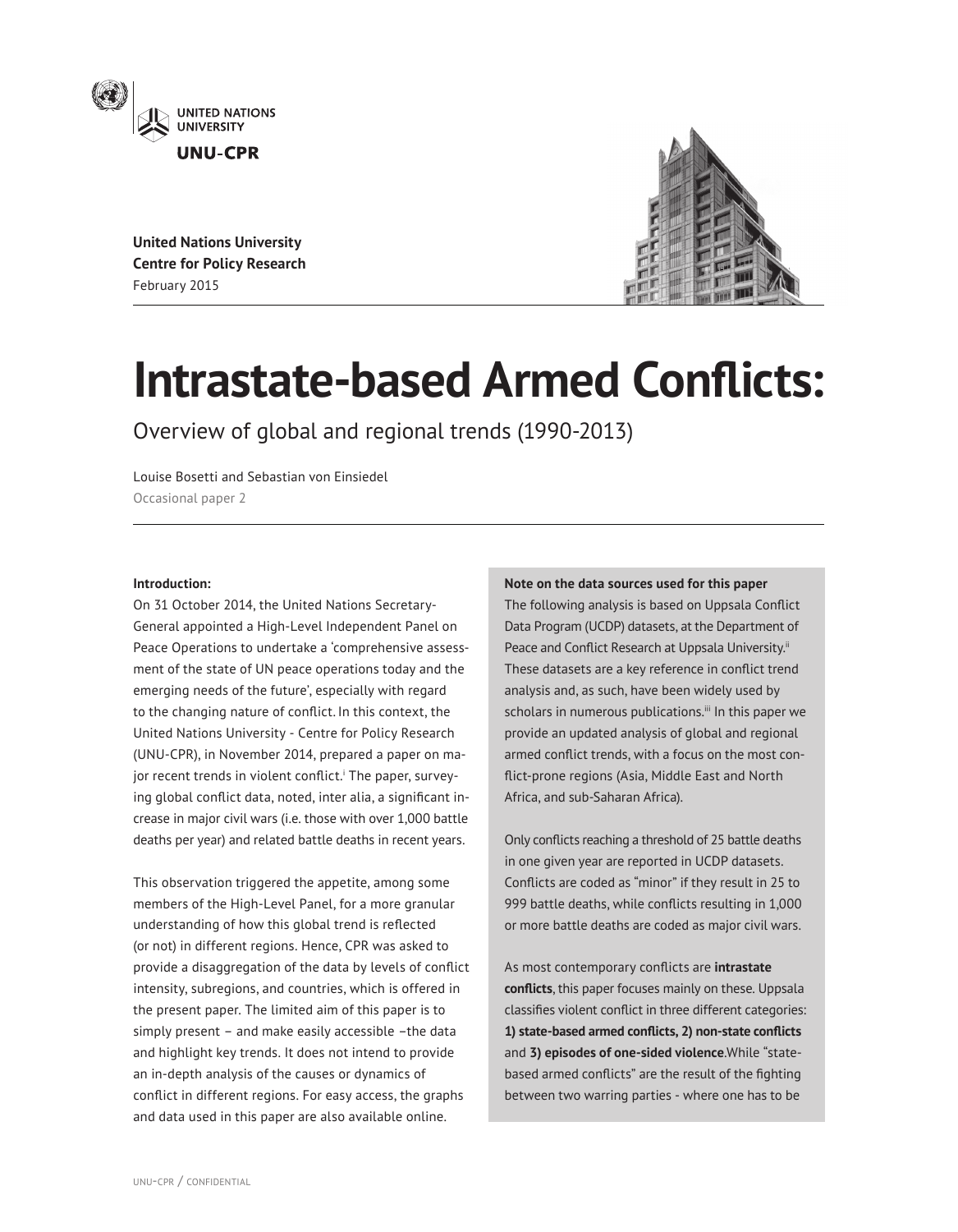the government of a state and the other a formally organized armed group -, episodes of one-sided violence refer to the unilateral use of armed force (by either the government of a state or a formally organized group) against civilians. In non-state conflicts, none of the warring parties is the government of a state.

Most conflicts encompass all three different categories of violence. While it may be desirable to reflect all types of violence in single graphs, the different datasets are difficult to integrate, which is why graphs in this paper are largely based on the data covering "state-based armed conflicts," and do thus not include battle deaths incurred as a result of episodes of one-sided violence or fighting between non-state armed groups. For example, the 1994 Rwandan genocide is classified as an episode of "one-sided violence" by UCDP and does not show in the battle death estimates related to "statebased armed conflict" (Figure 12). Similarly, the violent repression of civilian protests in Syria in 2011 is not reported in the estimates of battle deaths related to "state-based armed conflict" (Figure 7). Much of the violence associated with the Arab Spring in the Middle East and North Africa is thus unreported in the graphs presented below.

While Uppsala datasets are widely regarded as the most reliable available conflict-related data, and as such extremely valuable for the analysis of conflict trends, they tend to under-estimate the number of fatalities related to violent conflict. UCDP estimates are based on reports (news reports, NGO reports etc.) counting individual violent incidents and related fatalities as opposed to summary estimates and expert assessments.[iv](#page-8-3) In war settings where direct reporting is impossible, this methodology tends to underestimate the actual number of battle deaths and fatalities. In addition, when reports provide different estimates, UCDP as a rule includes the lower figure.<sup>v</sup> This may partly explain, for instance, why UCDP datasets reported 15,000 battle deaths in Syria in 2012, when research commissioned by the OHCHR pro[vi](#page-8-4)ded a much higher estimate.vi

# **1. Global trends**

**Figure 1: Global trends in intrastate armed conflicts, 1990-2013**



Source: UCDP/PRIO Armed Conflict Dataset V.4-2014a.

**Figure 2: Global trends in intrastate armed conflicts by region, 1990-2013**v[ii](#page-8-6)



Source: UCDP/PRIO Armed Conflict Dataset V.4-2014a.

In 2013, there were 33 active intrastate armed conflicts in the world. Overall, that number is still relatively low when compared to the peak year of 1991, when 50 intra-state conflicts were reported. However, after decreasing for much of the 1990s, major civil wars (i.e. those with more than 1,000 battle deaths), have been again on the rise, almost tripling from four in 2007 to eleven in 2014. Viii The share of high-intensity conflicts as a total of intra-state conflicts has also been growing progressively since 2007.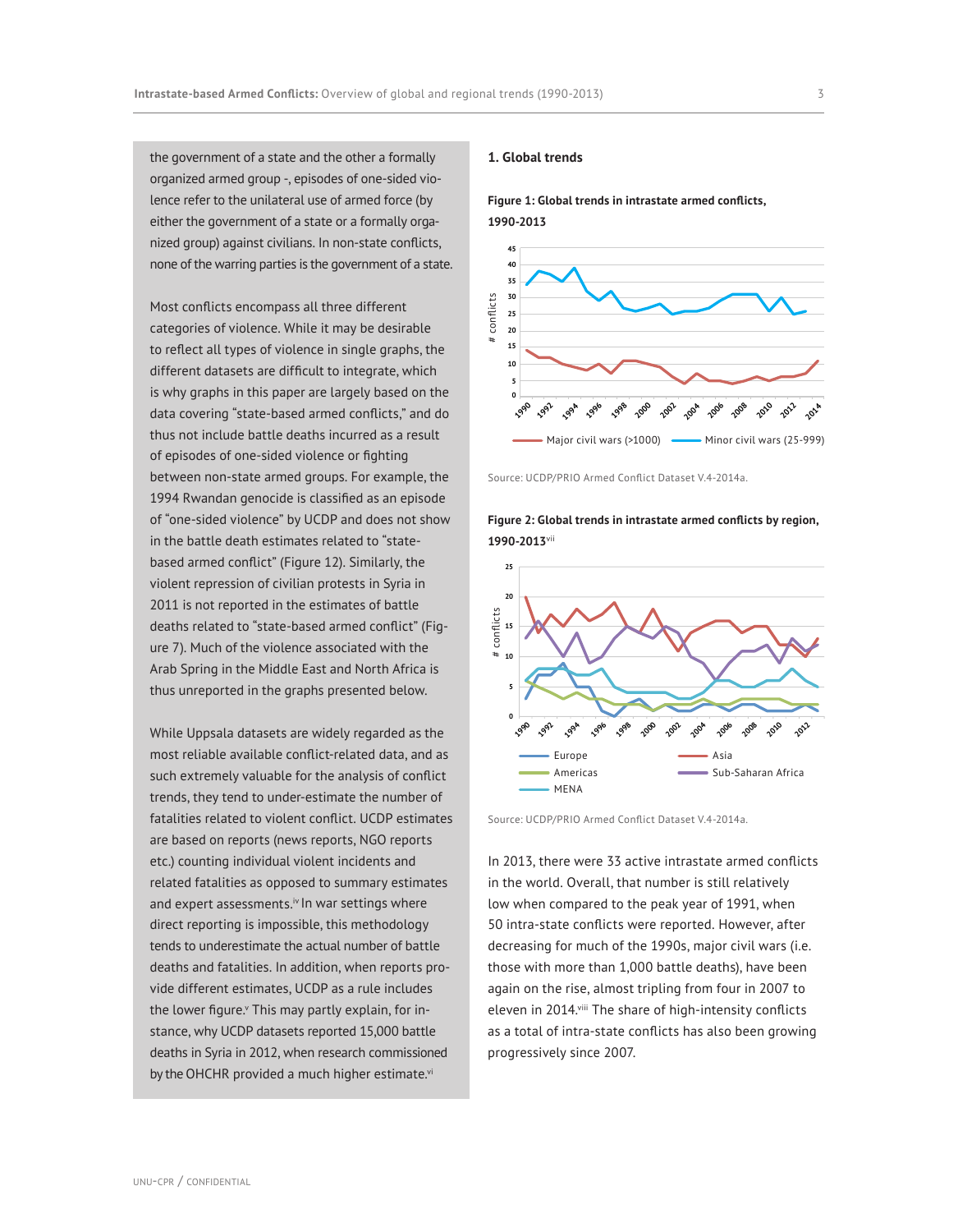These global trends, however, hide important regional disparities. Throughout the 1990s, Europe and the Americas have experienced an important reduction in the number of armed conflicts taking place within their borders, both stabilizing at very low levels in the 2000s. Since the 1990s, Asia and Sub-Saharan Africa have continuously been the two regions most affected by violent conflict. In 2013, Asia was the region with the highest concentration of armed conflicts, with a total of 13 intra-state conflicts. Most of these conflicts, however, were low-intensity conflicts, with only two major civil wars occurring in the region (Afghanistan and Pakistan). In sub-Saharan Africa, while there was a dramatic decrease in intra-state conflict during the first half of the 2000s, the trend has reversed as of 2005. Since then, intra-state armed conflicts in that sub-region have doubled, from 6 in 2005 to 12 in 2013. In the Middle East and North Africa (MENA) region, the number of conflicts reached a peak in 2011, due to new conflicts breaking out in Libya and Syria, before returning to previous years' levels in 2012 and 2013. However, this slight downward trend in the number of conflicts hides a dramatic escalation in the intensity of conflicts (see figures 3 and 4 below).

# **2. Regional trends**

The frequency and intensity of conflict varies quite significantly, not only between regions, but also within regions and sub-regions. Three regions have been experiencing the highest number of conflicts and battle deaths over the past quarter century: Asia, the MENA region, and sub-Saharan Africa. The following sections of this paper provide a more detailed analysis of each of these three regions.

# **2.1. Asia**[ix](#page-8-7)

Despite a decrease in the number of conflicts in Asia since the mid-2000s, the region still had the highest number of conflicts in 2013. Four new conflicts erupted in the region that year, reversing the downward trend of the past five years: three in Myanmar (two in Kachin state and one in Shan state) and one in Malaysia. In terms of battle deaths, after a dramatic increase in the intensity of overall conflicts in the region since 2003

(mainly attributable to the war in Afghanistan, Sri Lanka and Pakistan – see figure 4), the overall death toll in the region has decreased since the end of the war in Sri Lanka in 2009. Since then, however, battle deaths have stabilized at relatively high levels of around 10.000/ year (figure 3). As such, the region remained until 2012 – when Middle East and North Africa recorded the highest battle death tolls - the deadliest in the world. Central and South Asia is where most of the battle deaths related to armed conflict in the continent are concentrated (figure 4).

# **Figure 3: Intrastate armed conflicts and related battle deaths in Asia, 1990-2013**



Source: UCDP/PRIO Armed Conflict Dataset V.4-2014a; UCDP Battle-Related Deaths Dataset v.5-2014.

Afghanistan and, to a lesser extent, Pakistan, account for most battle deaths in the sub-region (figure 4). Over the past 10 years, Afghanistan has experienced a twenty-fold increase in battle deaths related to the armed conflict, 2013 being the deadliest year of the conflict with 8,048 reported battle deaths. Despite a drop in reported battle deaths in Pakistan since 2010, the conflict against the Taliban and other armed militant groups was still responsible for over 1,700 battle deaths in the country in 2013.

In Southeast Asia and Oceania (figure 5), the overall number of battle deaths has been relatively low since the mid-2000s, with no single major civil war reported in the sub-region since 2000, when the conflict in southern Philippines (Mindanao) reached the threshold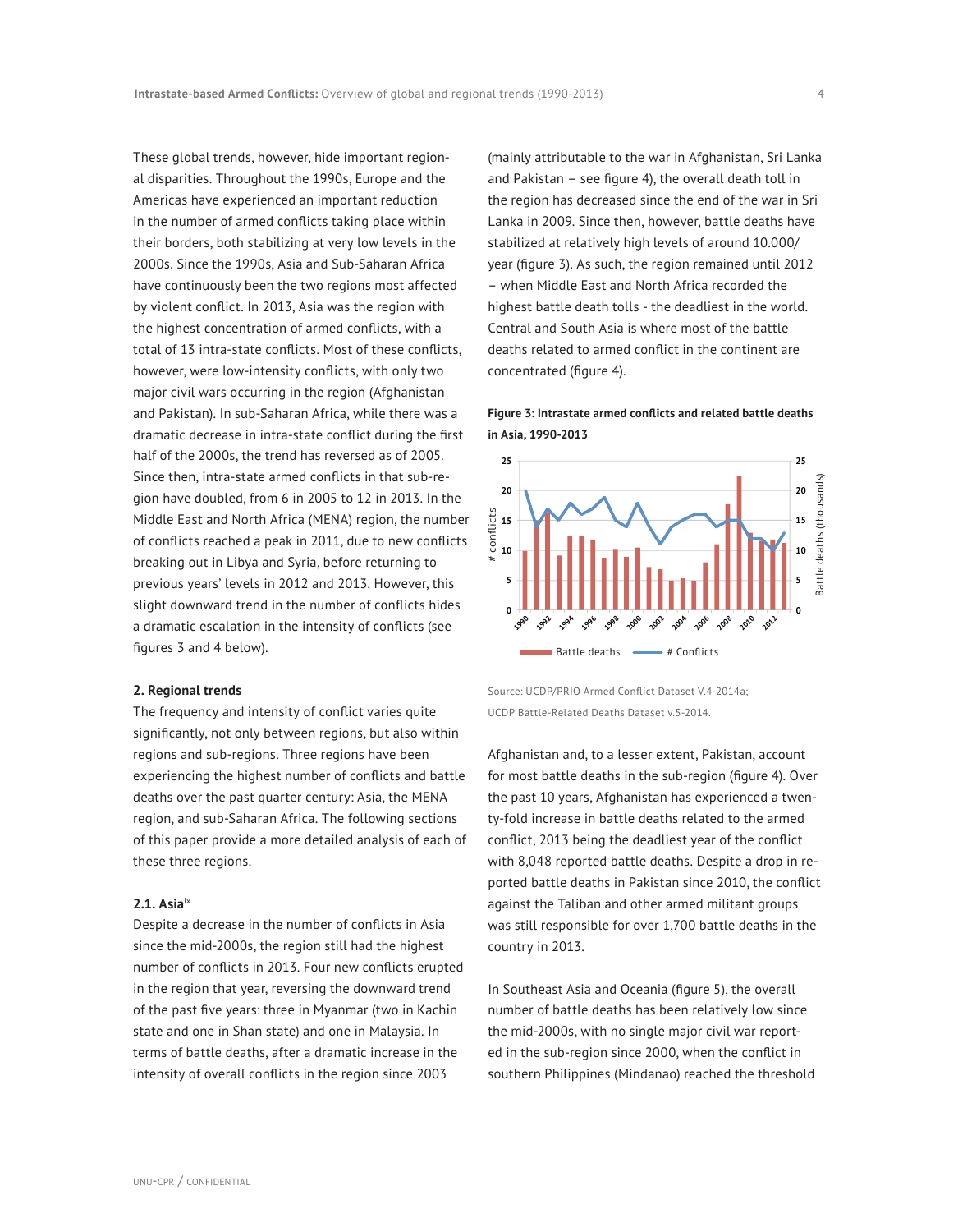of 1000 battle deaths in one year. Since the de-escalation of the conflict in the Philippines, most battle deaths in the region have been the result of long-lasting low-intensity conflicts, periodically experiencing upsurges in violence (such as the Philippines in 2009 and 2013 or Myanmar in 2011-2012).

**Figure 4: Intrastate armed conflicts and related battle deaths in Central and South Asia, 1990-2013**



Source: UCDP Battle-Related Deaths Dataset v.5-2014.

**Figure 5: Intrastate armed conflicts and related battle deaths in East Asia, Southeast Asia and Oceania, 1990-2013**



# **2.2. Middle East and North Africa (MENA) region**<sup>x</sup>

After having significantly decreased during the second half of the 1990s - in both numbers and intensity –intra-state armed conflicts in the MENA region increased again in the mid-2000s (see figure 6). From 2004 to 2010, the war in Iraq was responsible for most battle

deaths reported in the region (see figure 7). While battle deaths dropped significantly in the country since 2006, the on-going conflict between the Yemeni government and Al-Qaeda in the Arabian Peninsula in 2009, followed by the outbreak of two new conflicts in Libya and Syria in 2011, sparked another peak of violence in the region. In 2011, the number of intra-state wars (8) reached levels comparable to the early 1990s. The number of violent conflicts in the MENA region has decreased since then but the escalation of violence in Syria and, to a lesser extent, Yemen have resulted in the region experiencing in 2012 its highest death toll over the past 25 years (see figure 6). $x$ <sup>i</sup> As shown in figure 8, while in 2011 most of the violence in Syria was linked to the forceful repression of civilian protests by Bashar al-Assad's armed forces (recorded in UCDP datasets as "one-sided violence"), by 2012 the conflict had turned into a major civil war responsible for over 15,000 battle deaths.<sup>xii</sup> Since 2012, the expansion of ISIS in Iraq and neighboring Syria has also led to an upsurge of violence in both countries.x[iii](#page-8-10)

**Figure 6: Intrastate armed conflicts and related battle deaths in the MENA region, 1990-2013**



Sources: UCDP/PRIO Armed Conflict Dataset V.4-2014a; UCDP Battle-Related Deaths Dataset v.5-2014.

Battle death data for 2013 are not included due to the absence of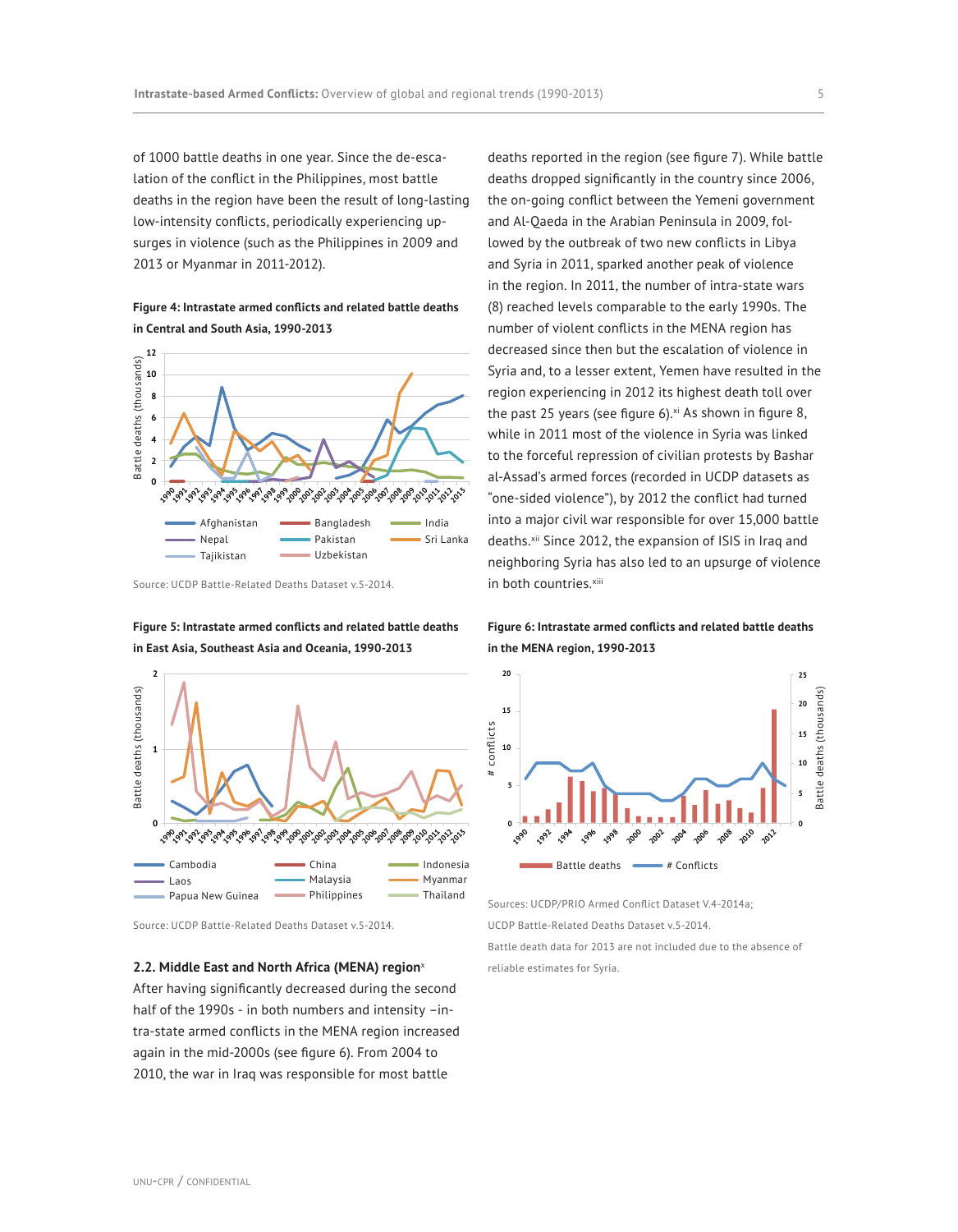

**Figure 7: Battle deaths related to intrastate armed conflicts in selected MENA countries, 1990-2013**





Source: UCDP Battle-Related Deaths Dataset v.5-2014;

# **2.3. Sub-Saharan Africa**

**2.3.1. West Africa**[x](#page-8-11)iv



**Figure 9: Intrastate armed conflicts and related battle deaths in West Africa, 1990-2013**

Source: UCDP/PRIO Armed Conflict Dataset V.4-2014a;

In West Africa, most of the conflicts that had fueled armed violence throughout the 1990s (especially the war in Sierra Leone from 1992 to 2002) had ended by 2005 (see figures 10 and 11). Following a remarkably peaceful period in the mid-2000s, with no conflict or battle death reported in 2005 and 2006, two new conflicts erupted more recently. The first was in Nigeria (2011) where the conflict between government forces and Boko Haram rapidly escalated to the level of a major civil war (more than 1,000 related battle deaths per year since 2012), and the second, more recently, in northern Mali (2012). The later didn't reach the 1,000 battle death threshold but led to French military intervention and the deployment of a UN peacekeeping mission (figure 10). While in absolute terms the number of conflicts in the region has decreased since 2011, recent conflicts have resulted in death tolls higher than any other point in time over the last 15 years. In addition to battle deaths related to state-based armed conflicts, conflicts opposing different non-state armed groups have contributed to 26% of all battle deaths in the region. Attacks on civilians by either governments or nonstate armed groups represent an even higher share of the total death toll, with 44% of all battle deaths in the region resulting from episodes of "one-sided violence" (see figure 12).

**Figure 10: Battle deaths related to intrastate armed conflict in selected West African countries (I), 1990-2013**

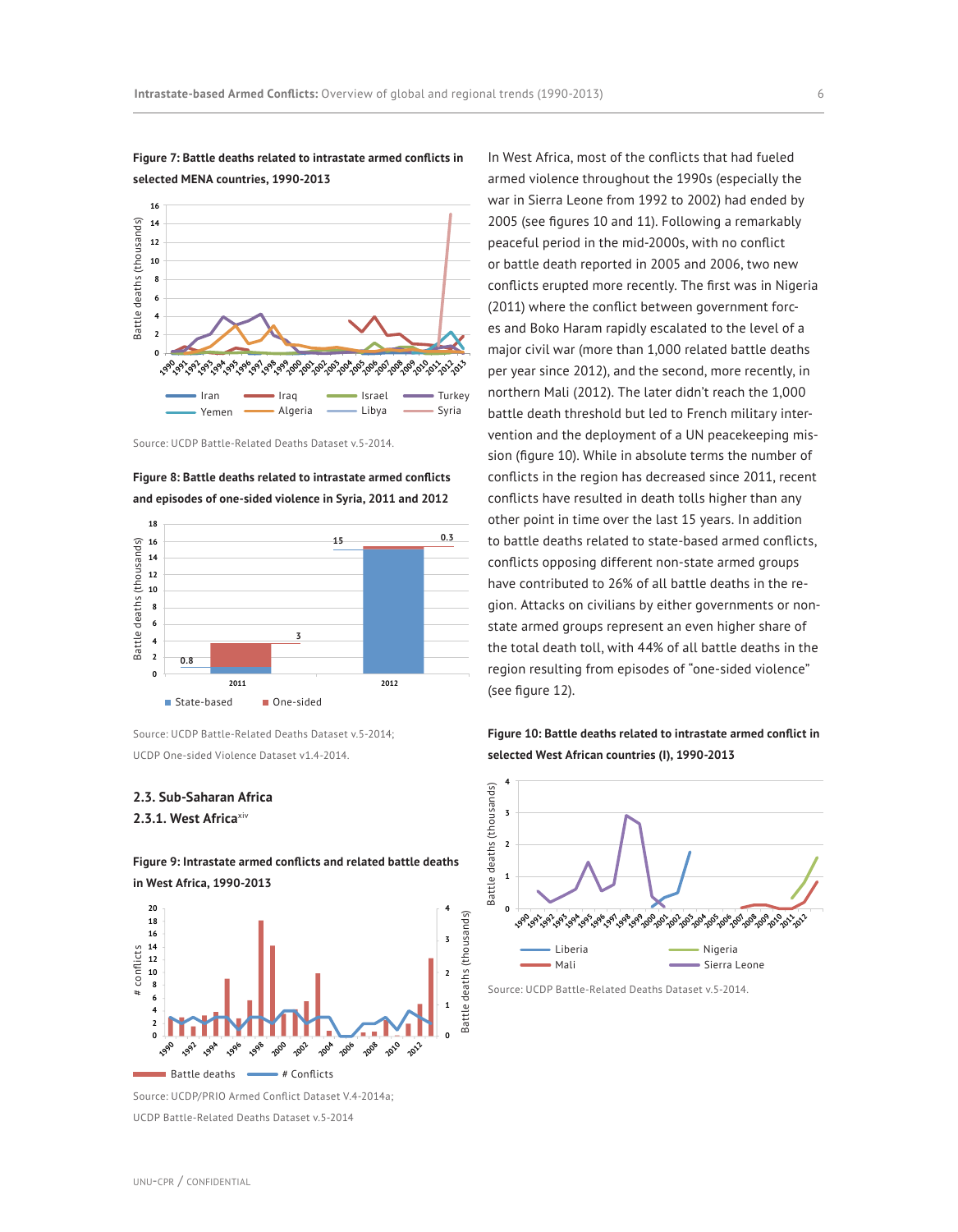

**Figure 11: Battle deaths related to intrastate armed conflict in selected West African countries (II), 1990-2013**

**Figure 12: Share of battle deaths related to different types of armed conflict in West Africa (1990-2013)**



Source: UCDP Battle-Related Deaths Dataset v.5-2014; UCDP One-sided Violence Dataset v1.4-2014; UCDP Non-State Conflict Dataset v.2.5-2014.

# **2.3.2. Central Africa**[xv](#page-8-12)

Since the beginning of the 1990s, most armed conflicts in sub-Saharan Africa have taken place in Central Africa. Over this period, between one third and two thirds of the region has continuously experienced armed conflict. In 2013, 6 countries out of 9 Central African countries have endured armed conflict, an increase of two from the previous year (DRC and Uganda).

# **Figure 13: Intrastate armed conflicts and related battle deaths in Central Africa, 1990-2013**



Source: UCDP/PRIO Armed Conflict Dataset V.4-2014a; UCDP Battle-Related Deaths Dataset v.5-2014

While battle deaths related to state-based armed conflicts are relatively low compared to the intensity of conflicts in the late 1990s, 2013 saw a significant escalation of violence in the DRC and South Sudan (both reaching the level of major civil war with over 1,000 battle deaths that year – see figures 14 and 15). In addition, this relatively low intensity of intra-state conflicts in the sub-region doesn't mean that conflicts are less violent than they used to be. As we have previously noted (see page 2), some of the violence linked to conflict, such as episodes of "one-sided violence" (i.e. unilateral attacks on civilians by either the government or non-state armed groups), is simply not recorded in the same category in UCDP datasets. In the Central African Republic for example, almost 2,000 civilians were killed as a result of such attacks in 2013. Similarly, violence between non-state armed groups in Sudan in 2013 was responsible for more than a thousand deaths.[xvi](#page-8-13) Over the period 1990-2013, episodes of one-sided violence represented more than 80% of all battle deaths in the region (see figure 16). [xvii](#page-8-14)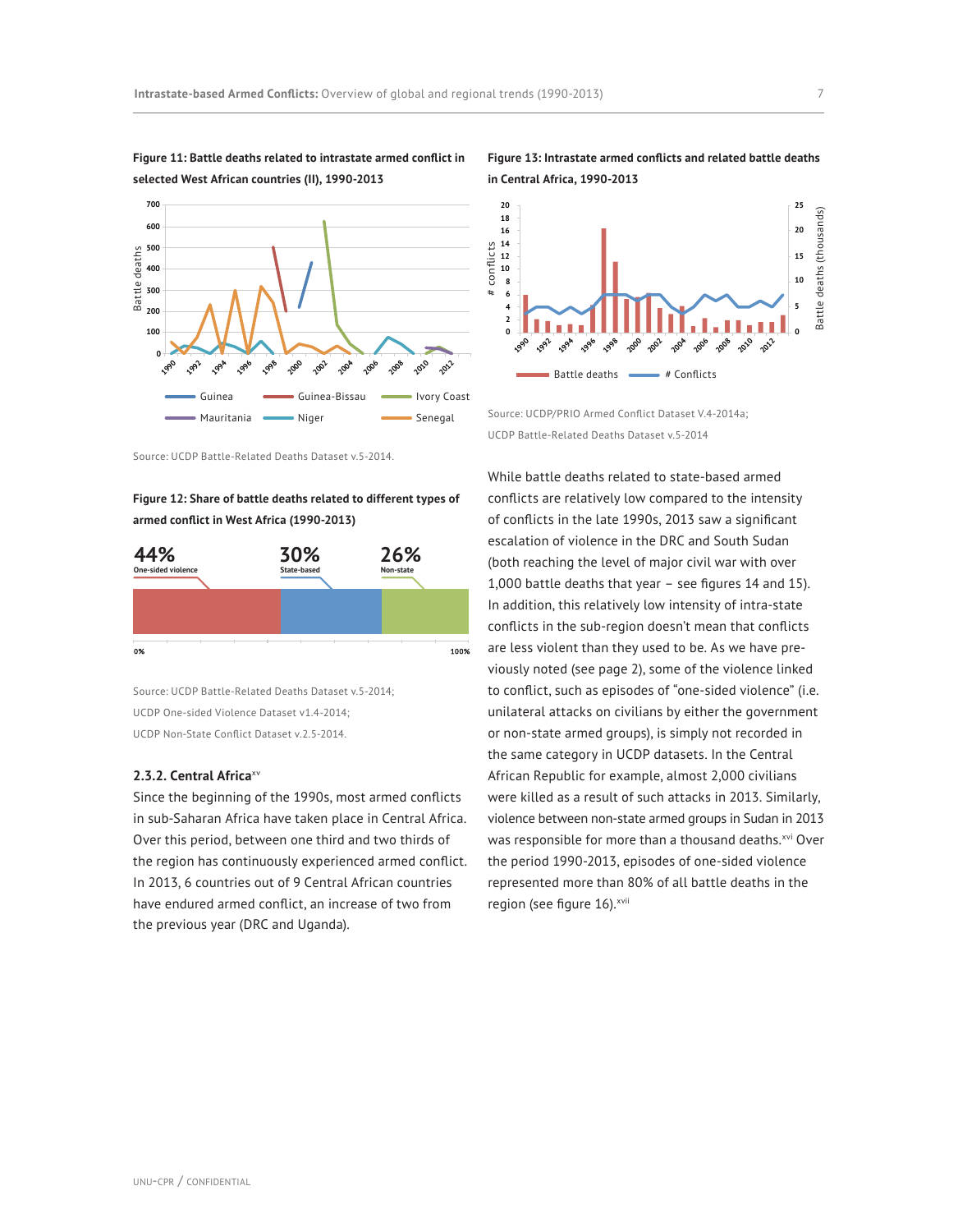**Figure 14: Battle deaths related to intrastate armed conflicts in selected Central African countries (Burundi, Rwanda, Uganda, DRC), 1990-2013**



**Figure 15: Battle deaths related to intrastate armed conflicts in selected Central African countries (CAR, Chad, Congo, Sudan, South-Sudan), 1990-2013**







Source: UCDP Battle-Related Deaths Dataset v.5-2014; UCDP One-sided Violence Dataset v1.4-2014; UCDP Non-State Conflict Dataset v.2.5-2014.

### **2.3.3. Horn of Africa**[xviii](#page-8-15)

The number of intra-state armed conflicts in Eastern Africa has been relatively stable since the beginning of the 2000s, and concentrated in two countries – Ethiopia and Somalia (see figures 17 and 18). In addition, the sub-region has witnessed two of the four interstate conflicts that broke out over the past 23 years in sub-Saharan Africa (Eritrea-Ethiopian war in 1998-2000, Djibouti-Eritrea border conflict in 2008). [xix](#page-8-16) In 2013, two intra-state low-intensity conflicts were still on-going in Ethiopia, opposing government forces and small separatist factions remaining from the war. Armed violence related to Al-Shabaab's insurgency in Somalia sparked a wave of violence in the country since 2006, rapidly escalating to a major civil war with a peak of over 2600 battle deaths in 2012. In 2013, for the first time since 2006, however, the intensity of the conflict has decreased below the 1000 battle deaths threshold.

**Figure 17: Intrastate armed conflicts and related battle deaths in the Horn of Africa, 1990-2013**



Source: UCDP/PRIO Armed Conflict Dataset V.4-2014a; UCDP Battle-Related Deaths Dataset v.5-2014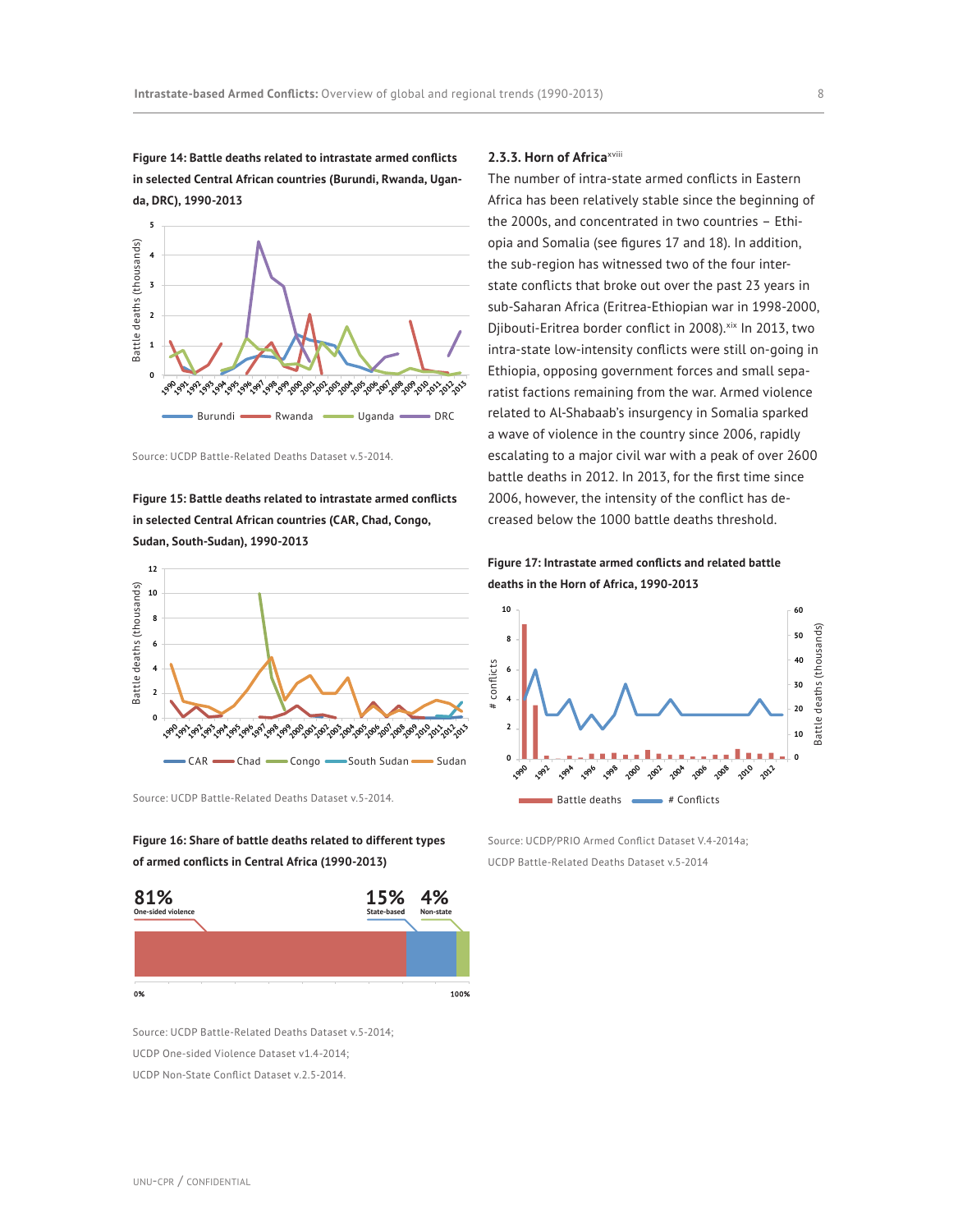

**Figure 18 : Battle deaths related to intrastate conflicts in the** 

**Figure 20: Battle deaths related to intrastate armed conflicts in Southern Africa, 1992-2013**



Source: UCDP Battle-Related Deaths Dataset v.5-2014.

# **2.3.4. Southern Africa**[xxi](#page-8-17)

Over the last 23 years, southern Africa has been the region in sub-Saharan Africa least affected by armed conflict (with only 9% of all sub-Saharan conflicts taking place in this region). Almost no battle deaths have been reported in the region since the end of the Angolan civil war in 2002, with the exception of sporadic tensions in the northern part of Angola (Cabinda) in the second half of the 2000s and rising tensions between the government of Mozambique and the main opposition party – the Mozambique Resistance Movement- in 2013.





Source: UCDP/PRIO Armed Conflict Dataset V.4-2014a; UCDP Battle-Related Deaths Dataset v.5-2014.

Battle deaths **Exercise # Conflicts** 

# **Conclusions**

This addendum showed that, despite an overall increase in the number of major civil wars and related battle deaths in recent years, the numbers and intensity of conflict still vary quite significantly between and within regions, with most of violent conflicts today located in Asia, the Middle East and different parts of sub-Saharan Africa. Beyond these trends, this paper also highlighted important differences in the nature of violent conflict, whether it relates to "state-based", "non-state" armedconflicts or "episodes of one-sided violence".